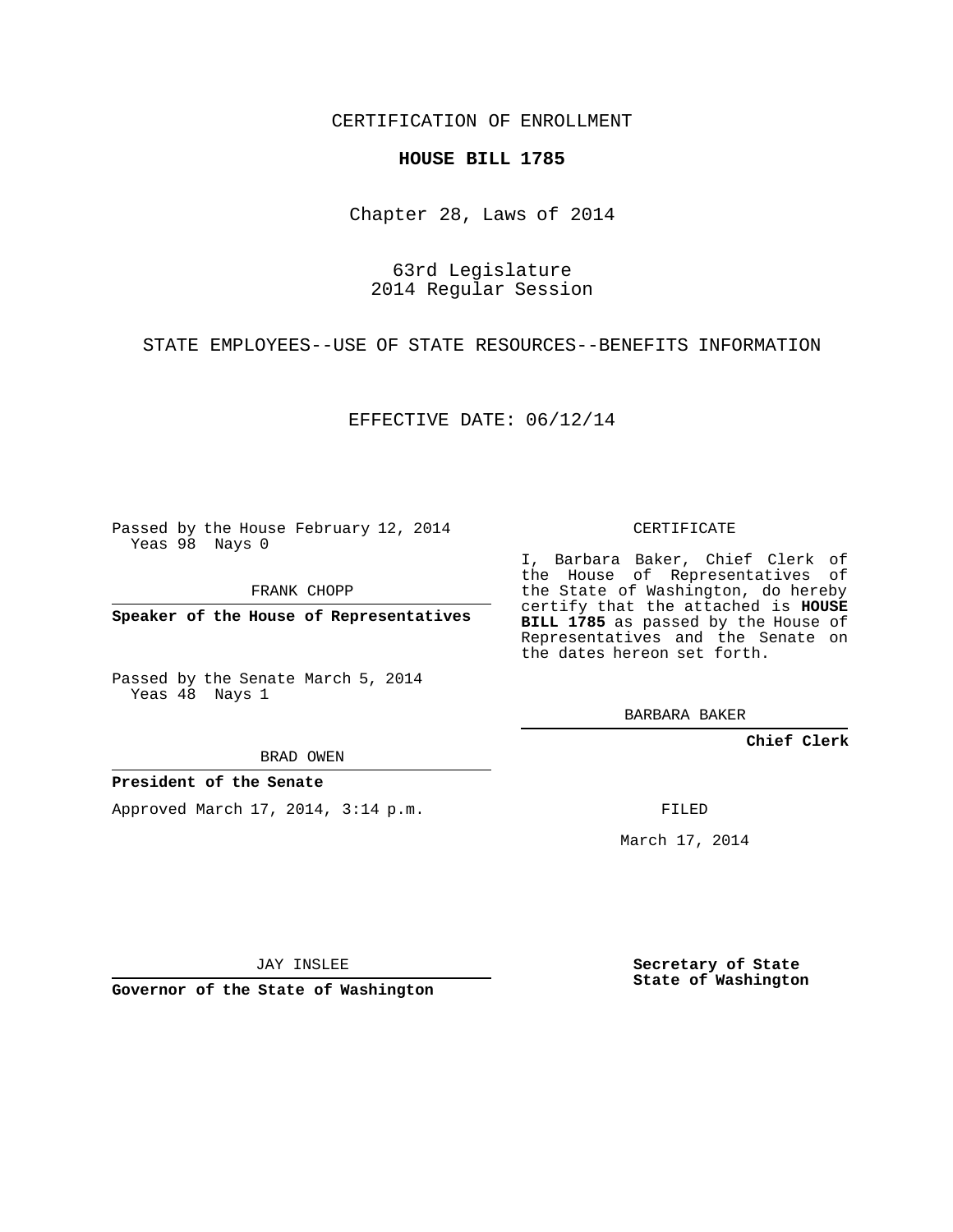## **HOUSE BILL 1785** \_\_\_\_\_\_\_\_\_\_\_\_\_\_\_\_\_\_\_\_\_\_\_\_\_\_\_\_\_\_\_\_\_\_\_\_\_\_\_\_\_\_\_\_\_

\_\_\_\_\_\_\_\_\_\_\_\_\_\_\_\_\_\_\_\_\_\_\_\_\_\_\_\_\_\_\_\_\_\_\_\_\_\_\_\_\_\_\_\_\_

Passed Legislature - 2014 Regular Session

## **State of Washington 63rd Legislature 2013 Regular Session**

**By** Representatives Hunt, Kristiansen, and Ryu

Read first time 02/08/13. Referred to Committee on Government Operations & Elections.

 1 AN ACT Relating to authorizing de minimis use of state resources to 2 provide information about programs that may be authorized payroll 3 deductions; and amending RCW 42.52.160.

4 BE IT ENACTED BY THE LEGISLATURE OF THE STATE OF WASHINGTON:

 5 **Sec. 1.** RCW 42.52.160 and 1996 c 213 s 7 are each amended to read 6 as follows:

 (1) No state officer or state employee may employ or use any person, money, or property under the officer's or employee's official control or direction, or in his or her official custody, for the private benefit or gain of the officer, employee, or another.

11 (2) This section does not prohibit the use of public resources to 12 benefit others as part of a state officer's or state employee's 13 official duties.

14 (3) This section does not prohibit de minimis use of state 15 facilities to provide employees with information about (a) medical, 16 surgical, and hospital care; (b) life insurance or accident and health 17 disability insurance; or (c) individual retirement accounts, by any 18 person, firm, or corporation administering such program as part of 19 authorized payroll deductions pursuant to RCW 41.04.020.